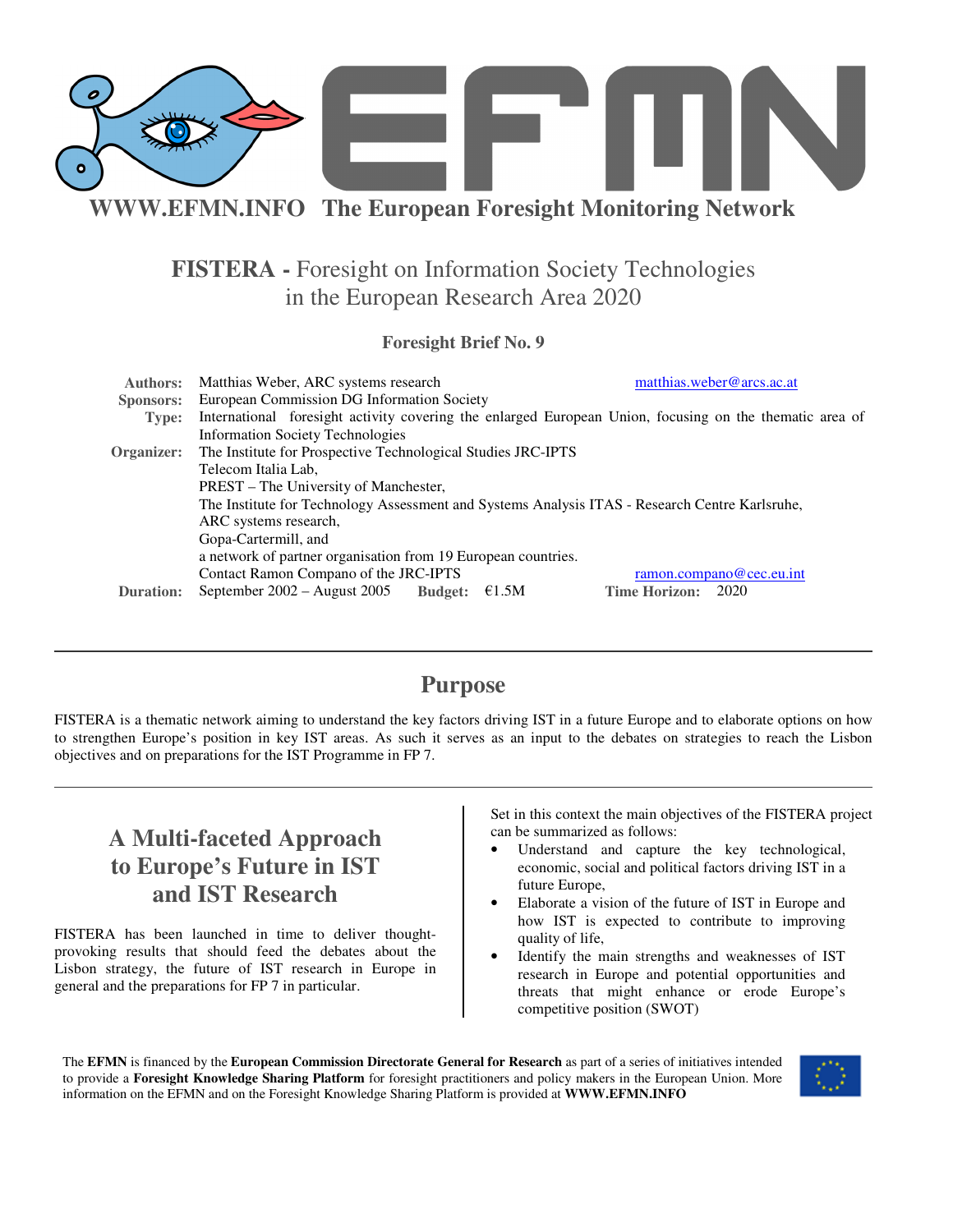Suggest research areas that will be crucial for realizing the IST vision in the light of the SWOT analysis.

Within the framework of a SWOT-approach for international comparison, FISTERA analyzed different types of trends and trend-breaks likely to affect the future of IST research in Europe. Technological, economic, social as well as political factors were considered as potential driving forces. The internationally comparative approach was followed in order to identify candidate areas on which to focus future research activities and funding.

# **Exploiting Technological Trajectories and Disruptions in Key Application Areas**

#### **FISTERA Scenarios - between Competitive Performance and Techno-economic Heterogeneity**

In FISTERA, future developments in IST have been investigated from different perspectives. In order to capture different future socio-economic contexts for IST, four alternative future scenarios of the knowledge society were explored. These scenarios served as the backdrop against which to assess the importance of different application areas for the future of IST. The four scenarios were constructed along two main dimensions: European competitive performance, and European internal techno-economic heterogeneity to explore the implications of the project's findings. The stakeholder group will meet in autumn 2005 to assess progress against the Action Plan.



**Figure 1: Overview of FISTERA scenarios**

Different techniques were used to explore these driving forces: review of existing national, sectoral or corporate foresight exercises, systematic mapping of technological developments and market prospects, online-Delphi, patent analysis, workshops to explore cross-cutting issues like human resources, priority-setting, or industrial strategies.

Much emphasis was put on dissemination and discussion of findings, with more than 20 national workshops and a final conference being organized in the course of the project, and an online IST Futures Forum being created on the web.

### **Education and Learning as a Top-priority**

Within the different scenarios, eight different application areas were elaborated upon in terms of their future development and resulting requirements with respect to IST:

- Social and family relationships;
- Leisure and recreation;
- Ageing population;
- Health;
- Cultural diversity;
- Transport and mobility;
- Learning and education;
- Social welfare and public services;
- Government.

The scenario-building activity was complemented by a European online-Delphi process. Among other findings, it underlined the outstanding importance of *Education and Learning* as top priority area driving the future of IST from the application side, well ahead of *Government*, *Social Welfare and Public Services*, and *Cultural Diversity*.

Although there was not a strong consensus resulting from the Delphi process on these matters, the main impediments for the development of IST applications were seen in social inequalities with respect to access to IST, and the lack of adequate finance for innovations. Important contributions of research were seen in the areas of development of more userfriendly systems and in the enhancement of the security of transactions and personal information.

### **Technology Trajectories and Disruptions: Emerging Opportunities for Europe's IST Industries**

As a complementary perspective on the future of IST, FISTERA has developed a four-layered approach to monitor current and future developments in clusters and applications of information society technologies, and implemented this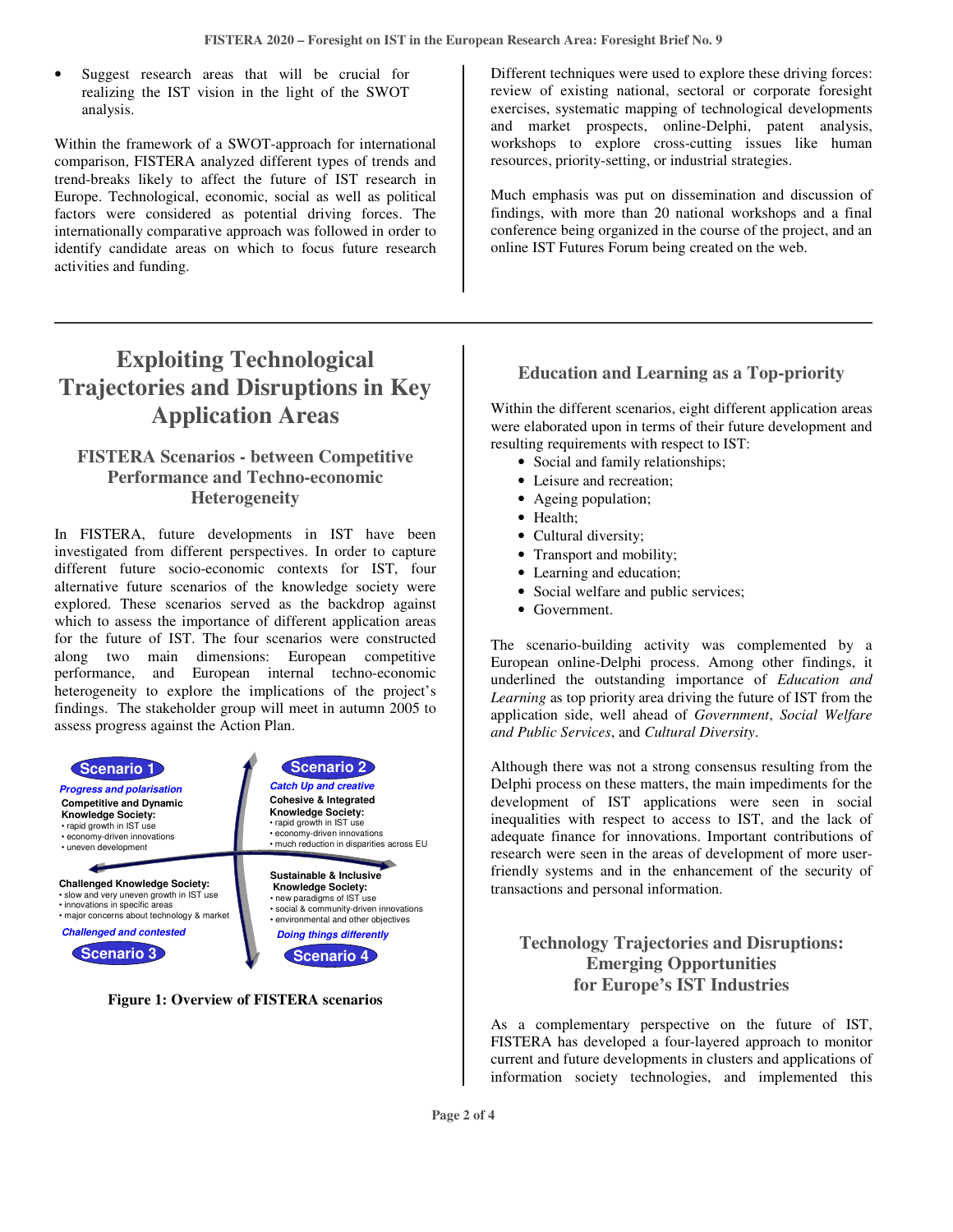approach as a web-based tool. This approach distinguishes technologies and the functionalities they offer as the two 'bottom-up' layers of IST, and environments (like e.g. home, work, road) and IST-based services embedded in them as the two 'top-down' layers of IST. About 100 technologies and 120 functionalities have been identified, together with a multitude of linkages between them, as well as with the upper layers. For instance, the service of security assurance is required different environments like home, hospital, personal environment or malls/shopping, but always building on certain key functionalities like tagging, encryption or image recognition, which in turn may require a variety of individual technologies to be provided. Further detailed information can be retrieved on each entry at the four levels.

Based on this framework and expert judgments, technological trajectories up to the time horizon 2020 have been mapped, together with the interdependencies by which they are characterized across the four layers of the model. Not only technological trends have been investigated, but in particular also potential trend-breaks, i.e. disruptions in IST that can be anticipated on the basis of emerging developments in scientific research and expectations regarding the future evolution of performance parameters of current technologies.

Important disruptions are expected in the nine areas listed in Table 1. A particularly high relevance was assigned to the shift from products to services, the availability of unlimited bandwidth and intelligent terminals, the convergence of IST with other S&T areas like cognitive sciences, nanotechnology and biotechnology, and the disappearance of the computer in conjunction with the availability of embedded systems.

| <b>Disruptions</b>              | <b>From Year</b> |
|---------------------------------|------------------|
| From Products to Services       | Under way; main  |
|                                 | impact from 2010 |
| Disappearance of the PC         | 2008-2010        |
| <b>Ubiquitous Seamless</b>      | 2008-2015        |
| Connectivity                    |                  |
| <b>Changing Traffic Patters</b> | Under way; main  |
|                                 | impact from 2010 |
| <b>Unlimited Bandwidth</b>      | 2015             |
| Disposable Products             | 2009             |
| Autonomous Systems              | 2007             |
| From Content to Packaging       | 2010             |
| Virtual Infrastructures         | 2015             |

**Table 1 - Possible disruptions in IST:** Taken from the FISTERA Synthesis Report by Compano, R. et al. (2004):

#### **'Attracting' the Paths of Future Developments**

One of the objectives of this approach was to identify those information society technologies that will be instrumental in 'attracting' the future development path of other technologies. Six such 'attractors' could be identified out of the more then technologies and functionalities:

- Batteries:
- Embedded systems;
- Micro kernel/ad hoc protocols;
- Bandwidth;
- Storage;
- Information semantics;
- Radio propagation.

The data on these technology trajectories has been enriched by an analysis of the comparative strengths and weaknesses of European IST research using triadic patent statistics. The analysis shows that contrary to common beliefs, Europe seems to have improved significantly in several key areas of IST research like processing, and maintained its lead in wellknown areas of strength like communications. To a significant extent, this development has been due to the strong performance of - in particular - some of the smaller and medium-sized Member States in Europe, notable the Nordic countries.

Apart from a great deal of interdependencies and knowledge flows between IST research in the US and Europe, the analysis also underlined the perseverance of historically built-up areas of comparative strength in research and technology.

### **Beware of Emerging Technological Opportunities and Bottlenecks in the Innovation System**

FISTERA has highlighted that there are several new opportunities emerging in IST, either in areas of likely disruption or along the lines of established trajectories, which could be exploited if a forward-looking strategy for investment in R&D is pursued. Preference should be given to those areas, where Europe can build on its established scientific and technological strength, but investing early on in research on upcoming disruptive technologies offers the opportunity to take the lead in new areas.

Whether there will indeed be markets for these new ISTs will strongly depend on the future evolution of application areas. Beyond investment in ground-laying research, an R&D strategy that is oriented towards the user needs in these application areas thus seems to be necessary.

If Europe does not manage to be present in these emerging S&T and application areas, its IST industries are likely to face major difficulties of maintaining a competitive edge in the years to come. The uncertainties and impediments on the way towards the production and application of IST products and services in Europe are manifold.

The issue of human resources emerged as a cross-cutting concern in FISTERA. In order to maintain a competitive IST industry in Europe that is able to deliver the kinds of products and services needed to realize the solutions required in the main future application areas of IST, a highly qualified, but at